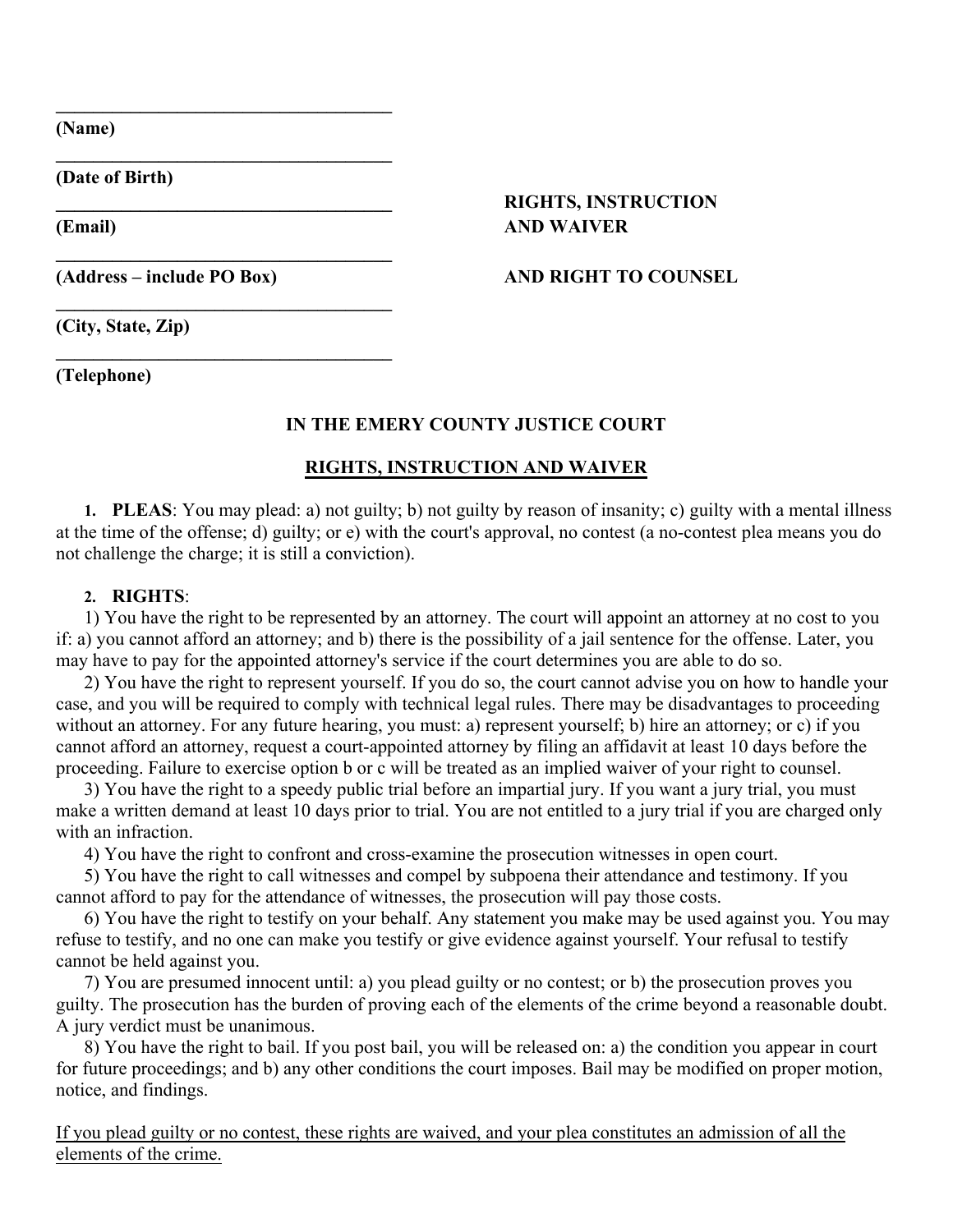**3. WITHDRAWAL OF PLEA / RIGHT TO APPEAL**: A motion to withdraw a guilty or no-contest plea must be made before you are sentenced or within 30 days of a plea held in abeyance. To withdraw your plea, you must show it was not knowingly and voluntarily made. The right to appeal is limited. If you choose to appeal, you must file a written Notice of Appeal within 30 days of the sentence or order from which you are appealing.

**4. SENTENCING**: Sentencing recommendations are not binding on the court. The court may order the sentence to run consecutively (one after the other) with the charges in this case and with any other case.

**5. PENALTIES (MINIMUM / MAXIMUM SENTENCES)**: Class B Misdemeanor (0 days to 6 months jail, \$0 to \$1,950 fines and surcharges, plus interest); Class C Misdemeanor (0 days to 90 days jail, \$0 to \$1060 fines and surcharges, plus interest); Infraction (no jail, \$0 to \$1060 fines and surcharges, plus interest).

**6. CITIZENSHIP:** If you are not a citizen of the United States, a criminal conviction may result in deportation

**I state that I have fully and completely read this rights, instructions, and waiver document, and that I understand it. (If you do not understand any of this document, you should appear before the judge in open court before signing it)**. *I understand the charge(s) and penalties. Any plea I enter is voluntary and of my own free will and choice. No force, threats, or unlawful influence have been made to get me to plead.*

 $\mathcal{L}_\mathcal{L}$  , where  $\mathcal{L}_\mathcal{L}$  is the set of the set of the set of the set of the set of the set of the set of the set of the set of the set of the set of the set of the set of the set of the set of the set of the Signature of Defendant Date (MM/DD/YYYY)

## **RIGHT TO COUNSEL (COUNSEL MEANS ATTORNEY IN THIS FORM)**

# **YOU MUST MARK ONE OF THE FOUR (4) OPTIONS ON THE SECOND PAGE.**

# **THE COURT CANNOT DECIDE THIS FOR YOU OR TELL YOU WHICH OPTION TO MARK.**

#### **1. The Right to an Attorney.**

You have been charged with the criminal offense(s) listed in the citation or information. You have the constitutional right to be represented by an attorney throughout all proceedings. If the offense is one for which the court may impose jail time – even suspended jail time – and you cannot afford an attorney, the court will appoint an attorney to represent you. You also have the right to represent yourself. At the end of this document you will choose how you would like to proceed at this time.

## **2. If You Cannot Afford an Attorney.**

If the charges include the potential for a jail sentence (i.e., any of the charges is a Class A, B, or C misdemeanor or felony charge) and you do not have enough income or assets to hire your own attorney, the court will appoint an attorney to represent you, unless you choose to represent yourself. Let the court know if you would like to determine whether you qualify for a court-appointed attorney.

If you do not meet the eligibility guidelines to have a court-appointed attorney, you still have the right to an attorney, but the attorney must then be retained at your own expense.

## **3. The Right to Represent Yourself.**